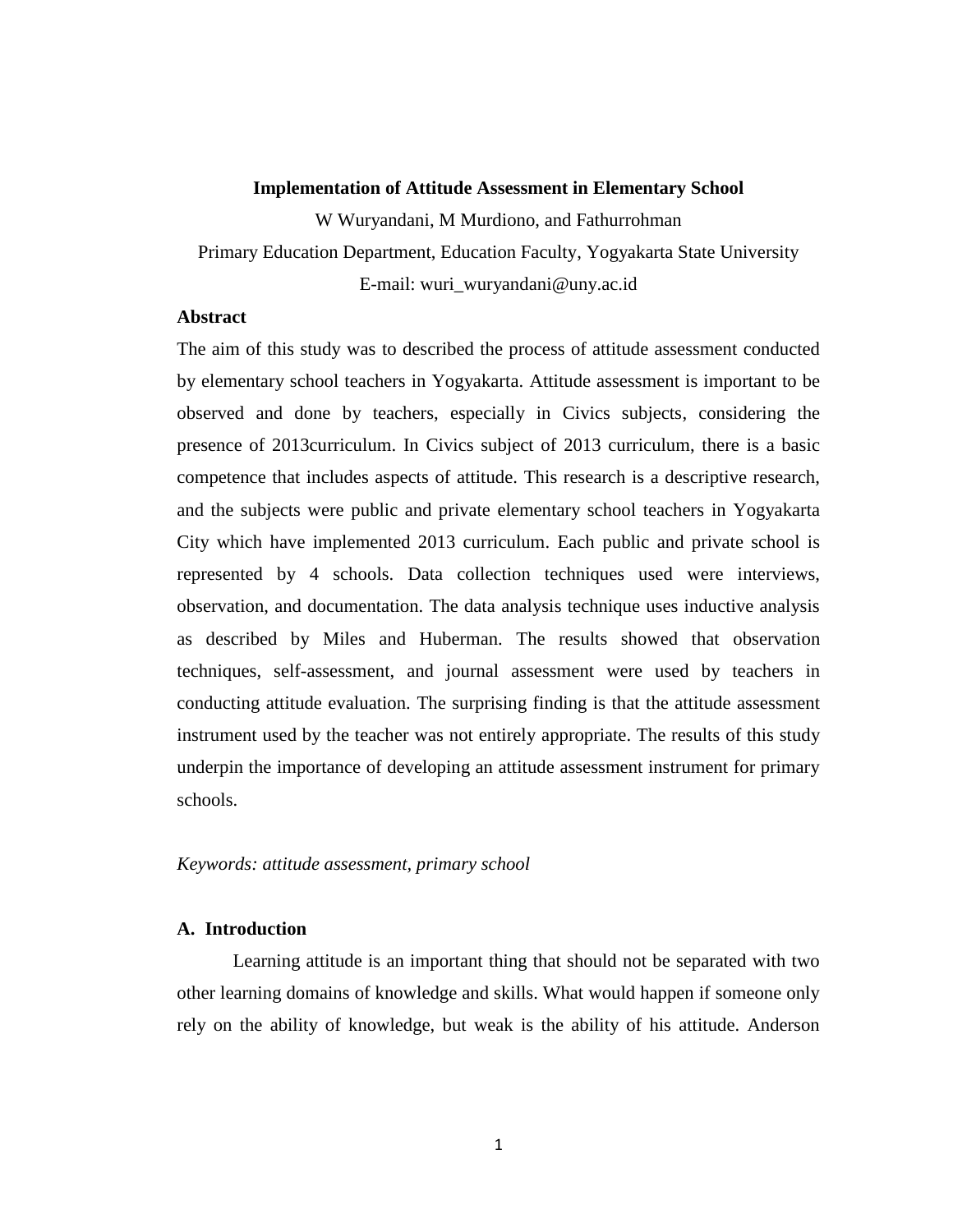(1981, p. 22) explains that schools have an affective development role. If schools do not take on the role, many unwanted behaviors arise, especially deviant behavior.

To measure the competence achievement in attitude learning needs to be held attitude assessment. In Peraturan Menteri Pendidikan dan Kebudayaan No. 53 Tahun 2015 explained that the assessment of learning outcomes is the process of collecting information/data about the achievement of learners in the aspects of attitude, knowledge, and skill aspects done in a planned and systematic way to monitor the process, learning progress, and improving learning outcomes through the assignment and evaluation of learning outcomes. Based on the explanation, the assessment of learning outcomes should be done comprehensively and systematically following the established procedures.

Nowadays, and assessment of attitudes is an important part that needs attention. This is in line with the opinion of Anderson (1981: 7) which explains that the assessment of education is important, especially for the affective aspect. The 2013 curriculum which contains the attitude competencies, explicitly formulated in the Core Competencies (KI 1 and 2), requires teachers' obligation to conduct a structured assessment in order to obtain data on the achievement of these competencies. Therefore it is necessary in carrying out the assessment of teacher learning outcomes make a clear plan which is realized by making the grille, instrument, until the assessment rubric.

The attitude evaluation procedure is different from cognitive assessment that has been done by many teachers clearly so far. In the assessment of the attitude aspect cannot be done with the cognitive scoring tool that the number is very much in the field. Attitudinal aspects can only be expressed by non-test instrument tools, such as observation, self-assessment, peer assessment, or journal assessment. Similar to the assessment of other aspects, these types of assessments require systematic planning to enable the assessment of attitudes that can truly reveal true attitudinal competency attainment.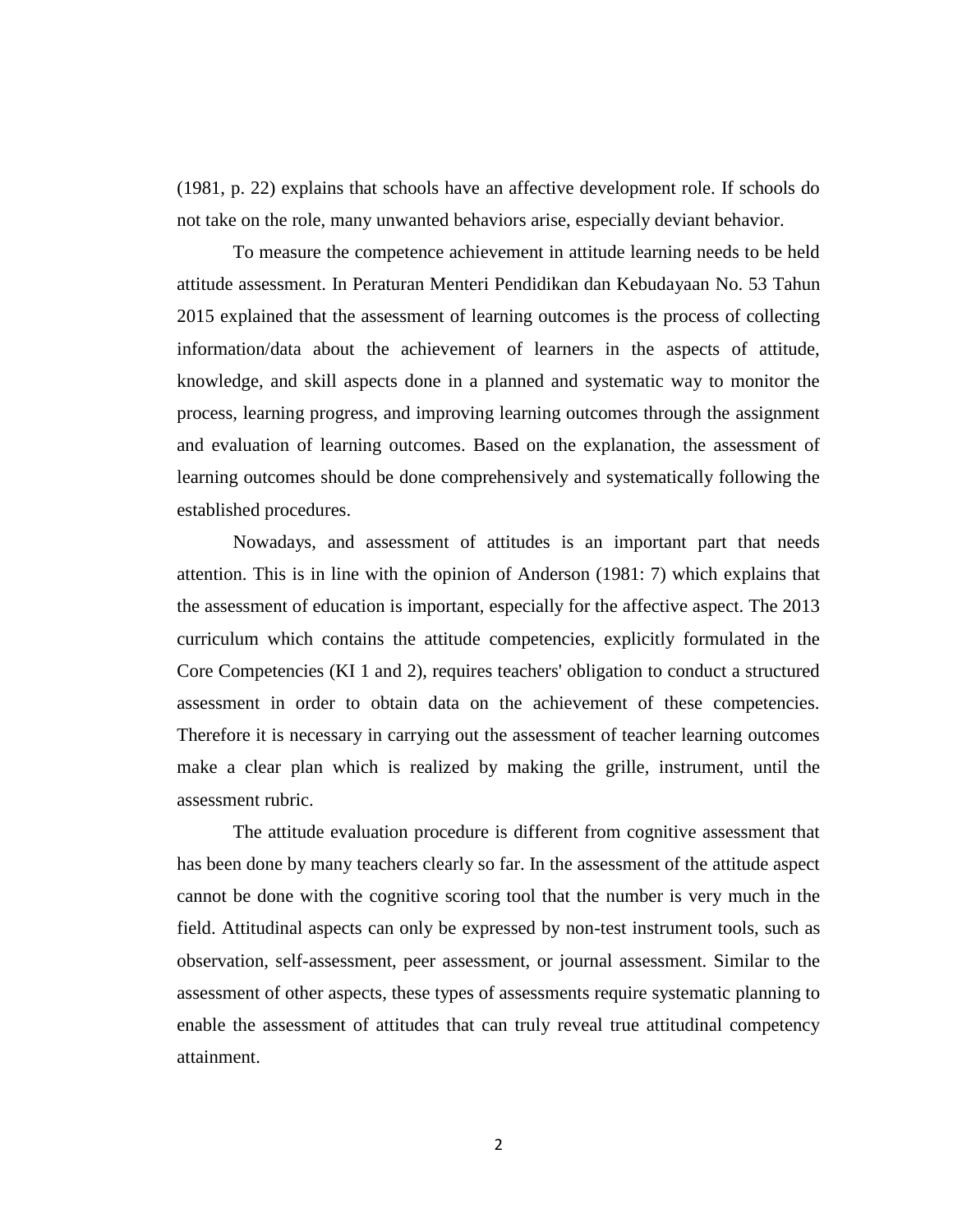While in the field, the teacher's attitude assessment tools are still lacking. Attitude appraisal devices are still very poorly found in the field. This is in accordance with the results of research conducted by Muslich (2014) who found that affective assessment by teachers still many who have not used the rules of assessment in accordance with the instructions in affective assessment. The data is also supported by the results of research conducted by the lead researcher, Wuryandani (2009, p. 1) that there are still many teachers who do not have an attitude assessment instrument in accordance with the standards that should be.

If the scoring tool alone is not available perfectly, then how the attitude assessment can provide the correct data. This is certainly contrary to the objective of the assessment of learning outcomes formulated in Permendikbud No. 53 Tahun 2015 that assessment of learning outcomes aims to: a) know the level of control of competence; b) establishing mastery of competency; c) establishing a repair or enrichment program based on competency level; and d) improve the learning process.

Based on the above problems, then to support the needs analysis data related to the development of attitude assessment instruments, researchers conducted research on elementary school teachers in Yogyakarta City. The study aims to explore data related to the implementation of attitude evaluation conducted by elementary school teachers in Yogyakarta City.

### **B. Literature Review**

## 1. Assessment

The holding of this assessment is none other than to measure the extent to which the learning objectives have been achieved. This is as described in Permendikbud No. 53 Tahun 2015 About Assessment of Learning Outcomes that assessment of learning outcomes is the process of collecting information/data about the achievement of learners in the aspects of attitudes, knowledge, and skills, done in a planned and systematic to monitor the process, learning progress, and improvement of learning results through the assignment and evaluation of learning outcomes.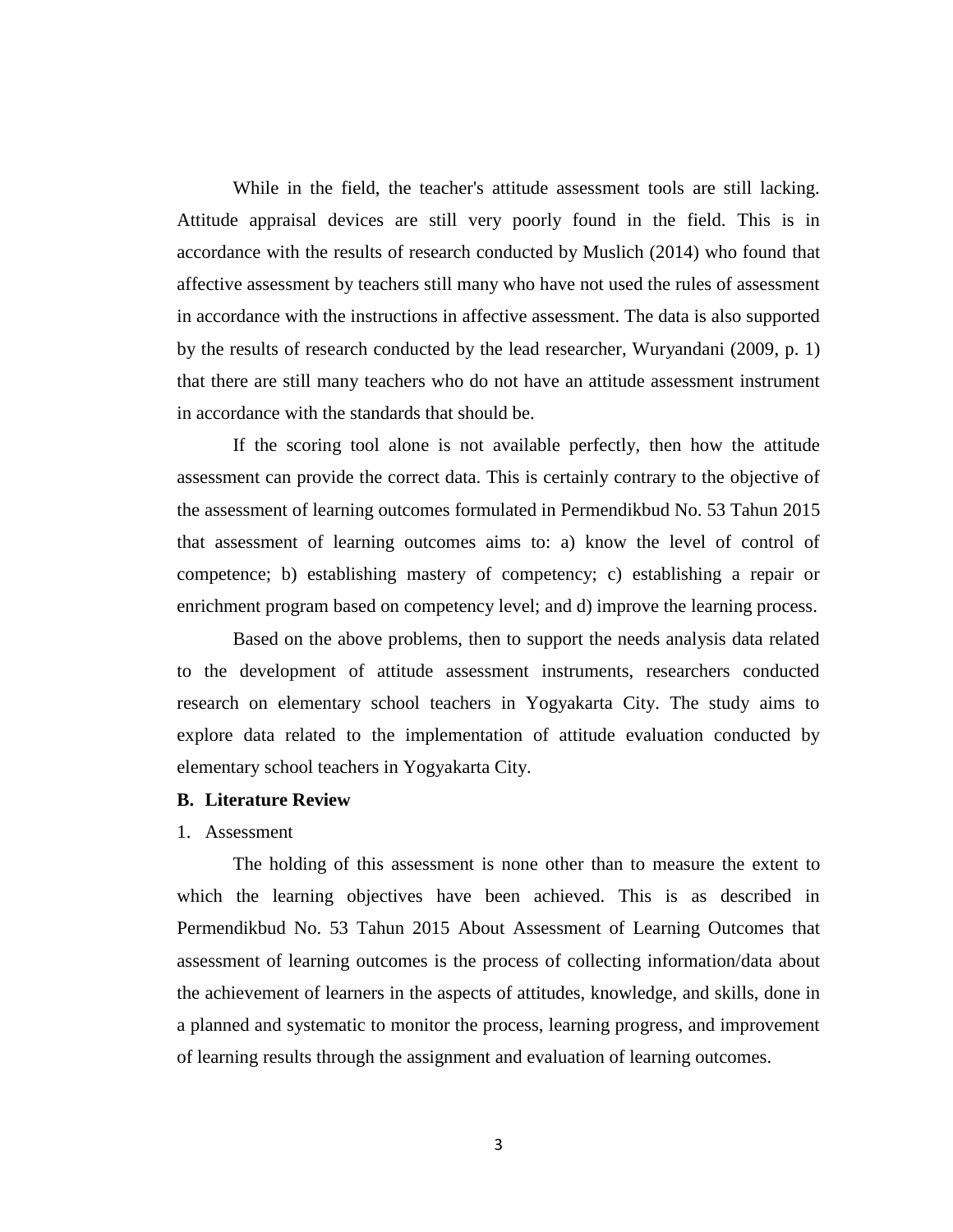Furthermore, Festa and Sherman (2011: 2) explained that the assessment is a procedure, designed to provide information about the development of student achievement based on certain achievement standards. The definition of this assessment confirms that in order to carry out the assessment there needs to be standard procedures and standards.

Berry (2008: 6) explains that judgments are related to the collection of information. The collected information is tailored to the purpose of the assessment itself. In terms of assessment of student learning outcomes, the collected information related to student learning outcomes that include aspects of cognitive, affective, and psychomotor comprehensively. Berry further explained that the assessment is an integral part of the teacher's learning activities. Through teacher assessment activities will be able to determine the extent of achievement of competence in each student.

Based on the exposure of some opinions above, it can be concluded that the assessment is a systematic, and consciously well-planned activity done by teachers and students. Assessment activities include gathering of information, data processing, conclusions, and decision making to take follow-up steps from the results of the assessment. The information collected is tailored to the purpose of the pre-defined assessment.

### 2. Assessment of Attitude

Implementation of attitude evaluation is one of the important things that need attention, given the many problems faced by teachers in the preparation and use of assessment instruments. This is in line with the findings of research conducted Wuryandani (2009) on affective assessment in primary schools, which found that in the field of availability of attitudinal assessment tools is still very less.

One of the data generated from the implementation of an attitude assessment (affective assessment) is about the attitude of learners. this is in the opinion of Brown, et al, 2008, p. 1) that affective assessment can offer college advisors some insight into a student's motivation, attitude, autonomy, or anxiety about his or her upcoming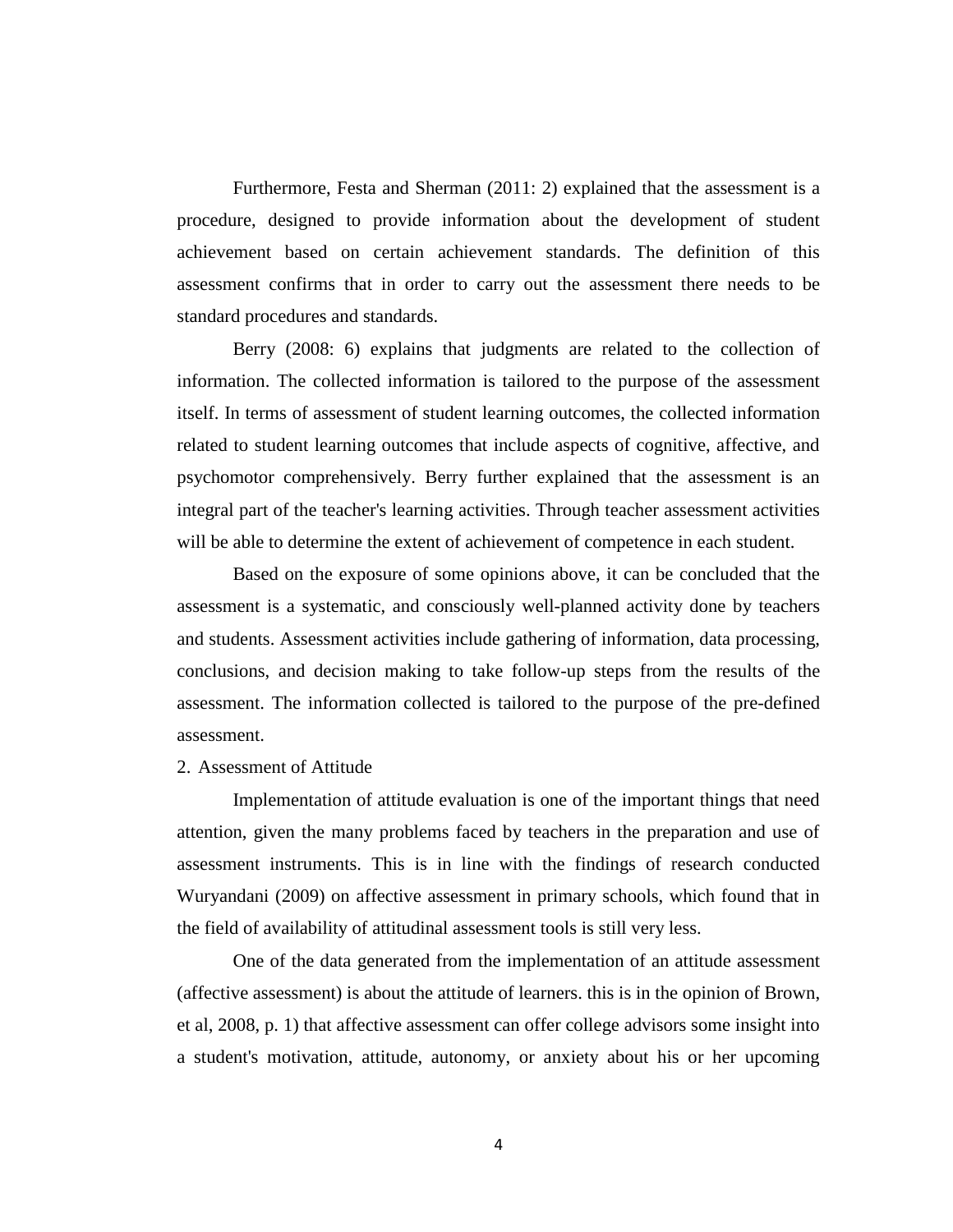college learning experience. Based on the explanation it is clear that one of the scope of affective assessment is about attitude.

Assessment of important attitude is done because one of the important things that must be developed in the learning process is the characteristics of students in terms of attitude. This is in line with the explanation of (Saxon, et al, 2008, p. 1) that the affective characteristics of developmental students represent an important component of success. The statement explains the importance of characteristic attitudes to deliver students to success.

This opinion is supported also by Anderson (1981, p. 16) which explains that the characteristics of an important attitude need to be assessed as a component of achieving educational goals. In this case the affective characteristic is related to one's feelings or emotions.

Due to the importance of assessment, teachers should be carry out an attitude assessment using the right instrument. This is based on the reason that the resulting data can actually provide a precise picture related to the ability of the attitude of the learners. this is in line with Lusiana's opinion (2013, p. 1) that the character education assessment system integrated with the subjects applied in the school currently still has not shown optimal results, so the instrument for standard character education assessment is needed.

However, the facts on the ground are based on Muslich (2014: 143) research findings that many affective judgments by teachers still do not use the appraisal rules in accordance with the guidelines in affective appraisals, so as to create an affective schema model in accordance with the guidelines for writing affective instruments. This will surely have the effect that the resulting affective result data will not be able to give a proper picture of the students' competence. The techniques and instruments of affective assessment that teachers can use vary widely. Techniques of assessing social and spiritual attitudes that teachers can use include 4 models, they are: (1) Self-evaluation; (2) teacher observation; (3) Peer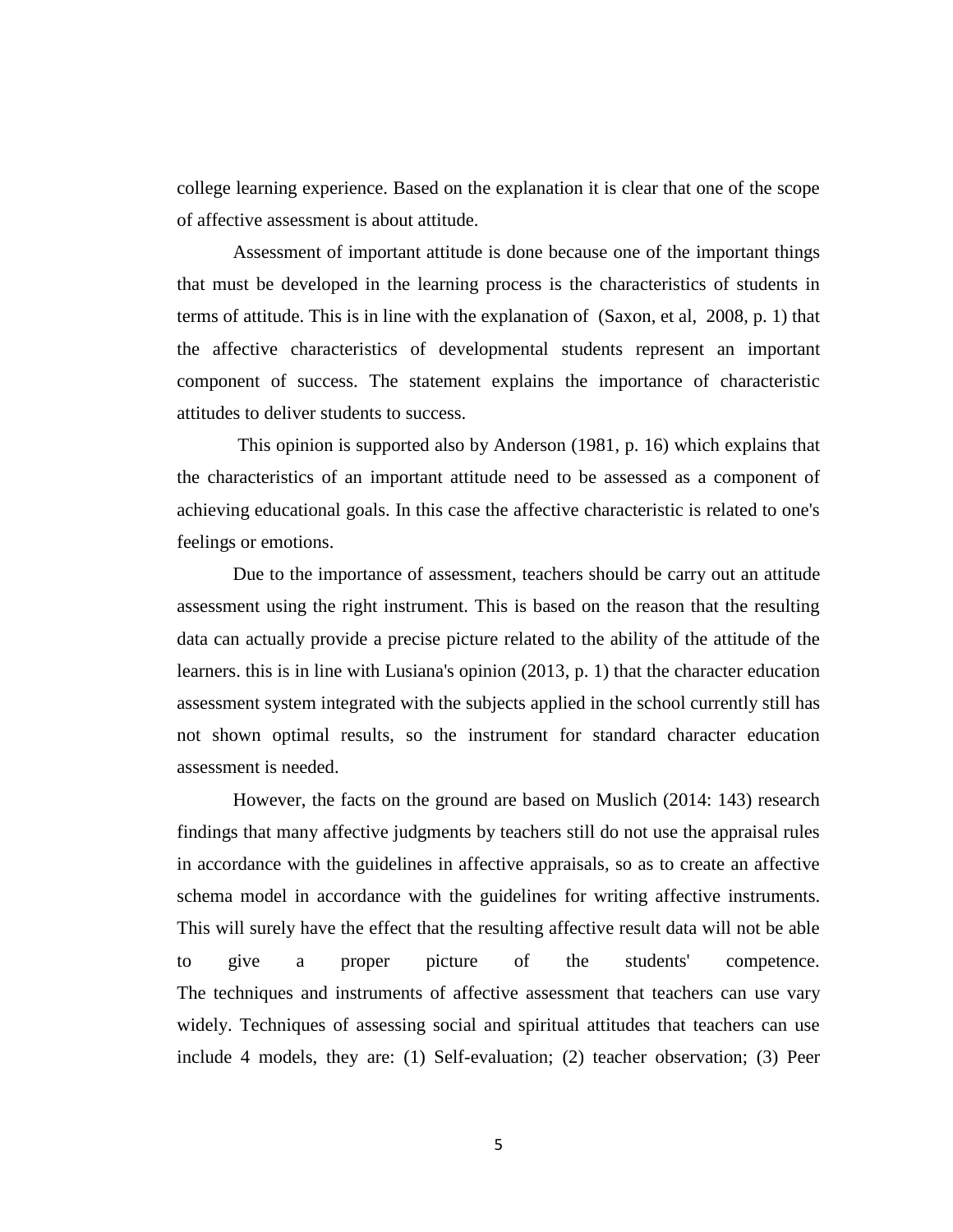assessment; and (4) Daily Journal (Darmansyah, 2014, p. 10). Based on the attitude assessment techniques, the instrument of judgment also varies, including questionnaire/questionnaire, observation guidelines, interviews, case studies, sociometry.

The importance of the affective appraisal instrument is due to the fact that conducting an attitude assessment cannot be equated with a cognitive assessment. This is because the goal to be achieved is different. In the cognitive assessment to be measured is the ability of student knowledge. As for the affective judgment to be assessed is the student's response to the affective stimulus provided based on intrinsic and extrinsic motivation (Delcout, Cornell, & Goldberg, 2007, p. 360).

#### **C. Research Methods**

This study is a qualitative descriptive research. The study was conducted at 8 elementary schools in Yogyakarta City which have implemented the 2013curriculum. The criteria for determining the school was based on the consideration that in the 2013 curriculum it was clearly written that attitude aspectis one of basic competencies that must be assessed. The subjects of this study were 10 elementary school teachers. Data collection technique was done by interview, observation, and documentation. The data were validating by using technique triangulation method. Data analysis technique in this research using inductive analysis technique.

## **D. Research Results**

Aspects studied in the study to uncover data on the implementation of attitudinal assessment in primary school. This aspects of attitude assesment include assessment grid, assessment instrument used by teacher, assessment rubric, level of attitude assessment, attitude aspect in curriculum 2013, assessment technique, followup assessment, will be the attitude assessment tool. Based on the aspects studied the data obtained are described in the following description.

The result shows that the assessment related to the importance of attitude assessment was done, as many as 100% of respondents explained. The reason of the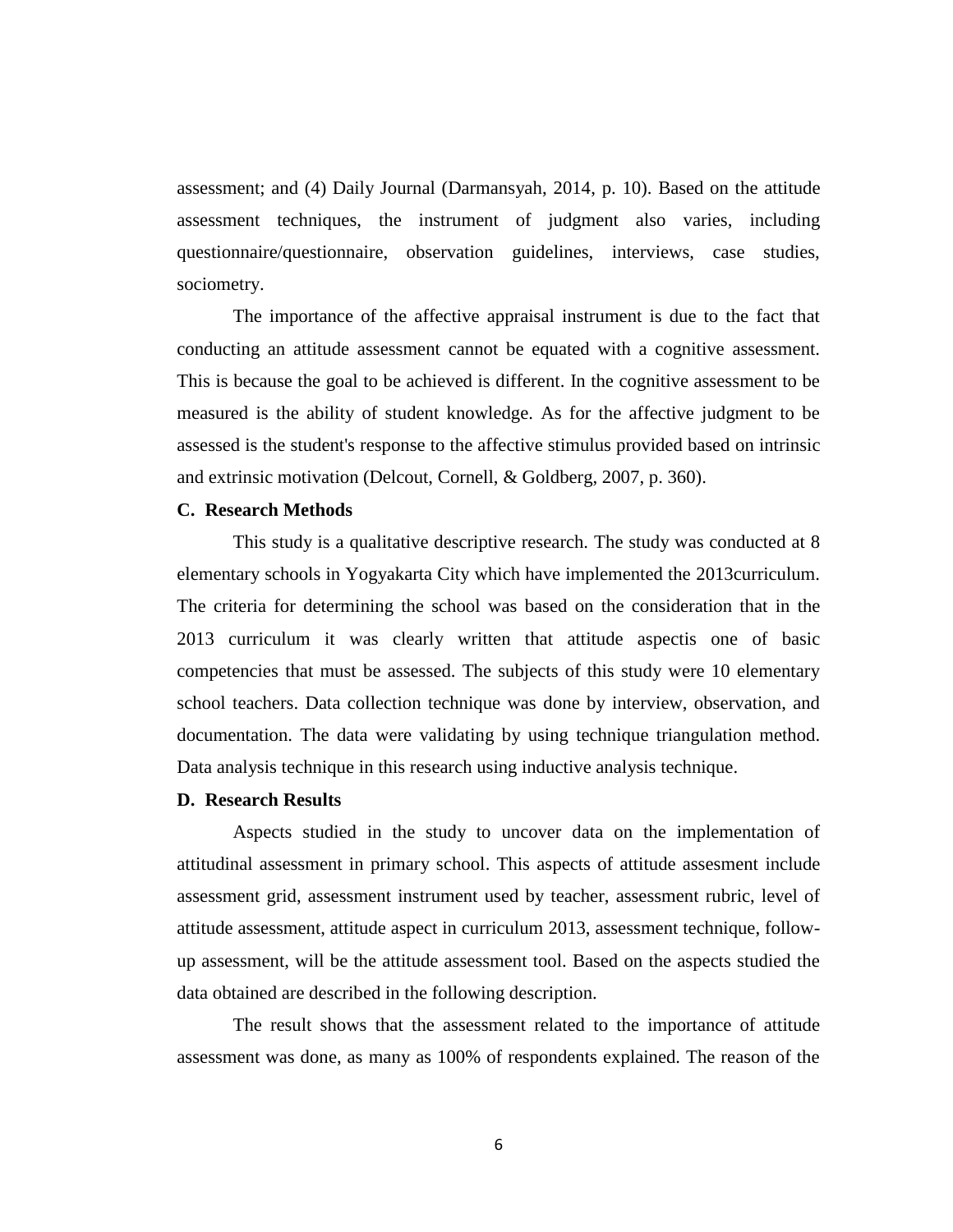respondents when explored through the interviews explained that the competencies that must be owned by one of them is the attitude aspect, which the achievement of a competence can be measured, of course, through the assessment of learning outcomes, in this aspen attitude. Although considered important but the assessment of attitudes by respondents have not been fully done in a planned and structured. When interviewing informants regarding the importance of attitudinal assessment, it is found that: "attitude competencies need to be assessed in the assessment process, as they will illustrate the development of student behavior in accordance with what is written in basic competencies" (Interview, 12 July 2017)

In the grid aspect, 63% of respondents stated that they made the grating of attitude aspect, while 37% of respondents said they did not make. This shows that some of the respondents in this study did not have a grating of attitude assessment instruments. Though the grid assessment is needed in the implementation of the assessment so that what will be assessed by the teacher in accordance with the intended purpose. Based on the data obtained from the interview data from informants that: "I do not make a grading attitude, so what I want to judge directly wrote in the diary. Not even observation guidelines. I just make a small note about student behavior" (interview, 12 July 2017).

The next aspect revealed in this research is the attitude assessment instrument. From the number of respondents who filled the questionnaire obtained data that 50% of respondents have attitude assessment instruments, while 50% others do not have. When further explored the respondents who do not have an attitude assessment instrument explained that in carrying out the assessment of attitude aspects using observation. However, observations made are not supported by adequate assessment instruments. In fact there is one respondent who explained that assessing the attitude of students just using instinct alone. This will undoubtedly result in undocumented assessments, so that the validity of the results data not valid. Interview data with respondents related to the availability of attitude assessment instruments, obtained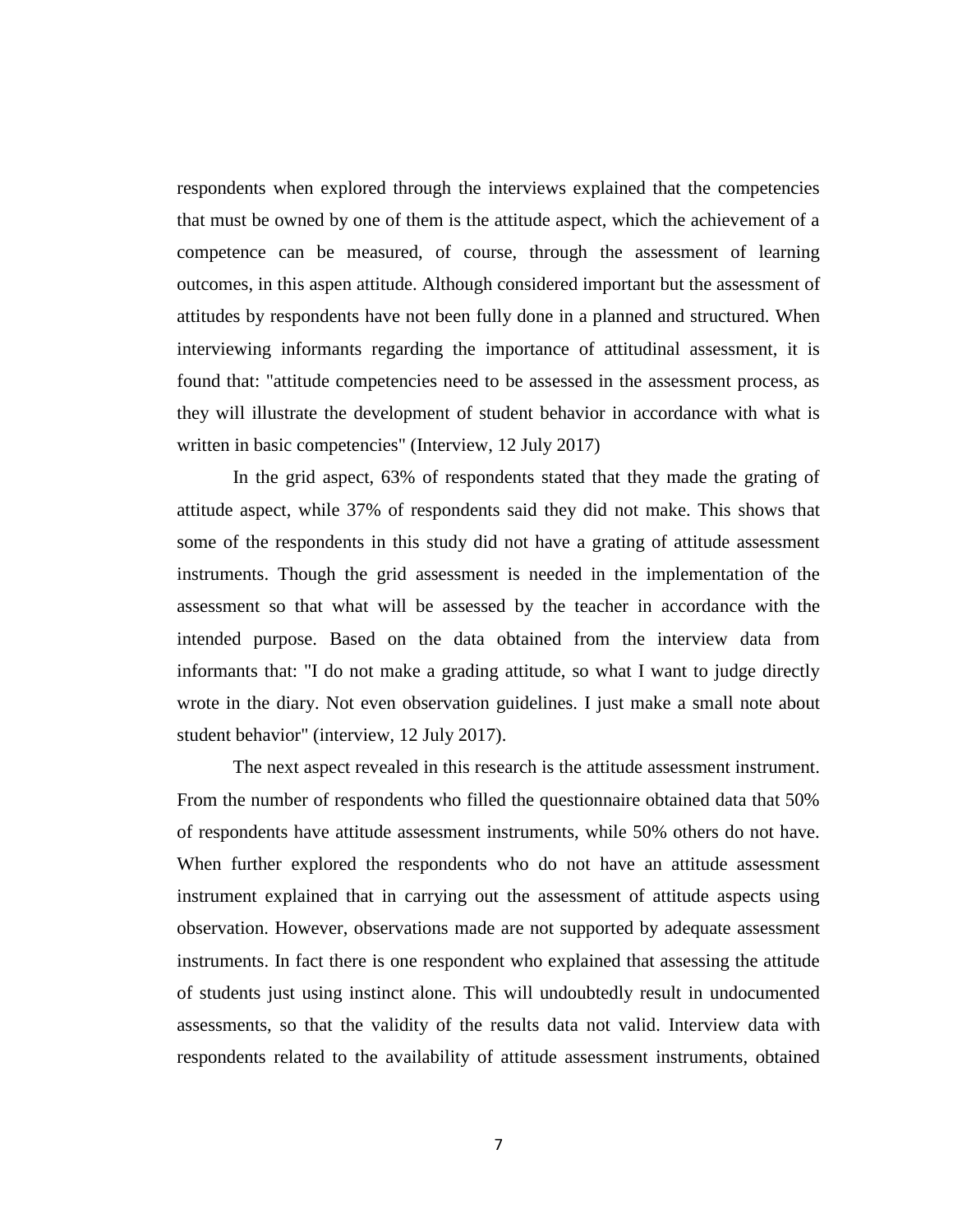data that: "I use the assessment instruments that are in teacher's books and student books. Or sometimes just record the student's visible behavior. In fact I do not seldom use " *titen* " (interview, 12 July 2017).

Furthermore, another aspect under study is the rubric of attitude assessment. Not unlike the previous aspect, in terms of rating rubric 50% of respondents have, while the other 50% states do not have. This data was further explored through interviews, and obtained data that some respondents explained that in conducting an assessment of attitude aspects do not use the assessment rubric. The absence of the assessment rubrics will certainly affect the stability of the attribute assessment data.

In the assessment of the important aspects of attitudes presumably teachers have knowledge of the domain aspects of attitude, as well as in the assessment of cognitive aspects. However, 67% of respondents said that they do not understand about domains in attitude aspect. This will certainly affect the ability of teachers in determining indicators of attainment assessment attitudes. Whereas in the implementation of the assessment of course the teacher will make the preparation of indicators of competence achievement. Based on the results of interviews related to the teacher's understanding of the ladder rate, it is found that: "I do not understand about the 5 levels of attitudes assessed, I just know the cognitive aspect".

Teachert to carry out an attitude assessment conducted by using assessment instruments. Based on the research results obtained data that the penile instrument used by the teacher is a questionnaire, journal, and observation. The availability of these assessment instruments can be seen in the documentation when the researcher analyzes the assessment tools attached to the teacher in the Lesson Plans (RPP). The findings in this study are that most teachers use the tools in the package without regard to compliance with the needs of the assessment.

This study also revealed about the needs of teachers on the attitude assessment tool that will be developed by researchers. The research results indicated that that 100% of respondents agreed to make an attitude assessment tool. The attitudinal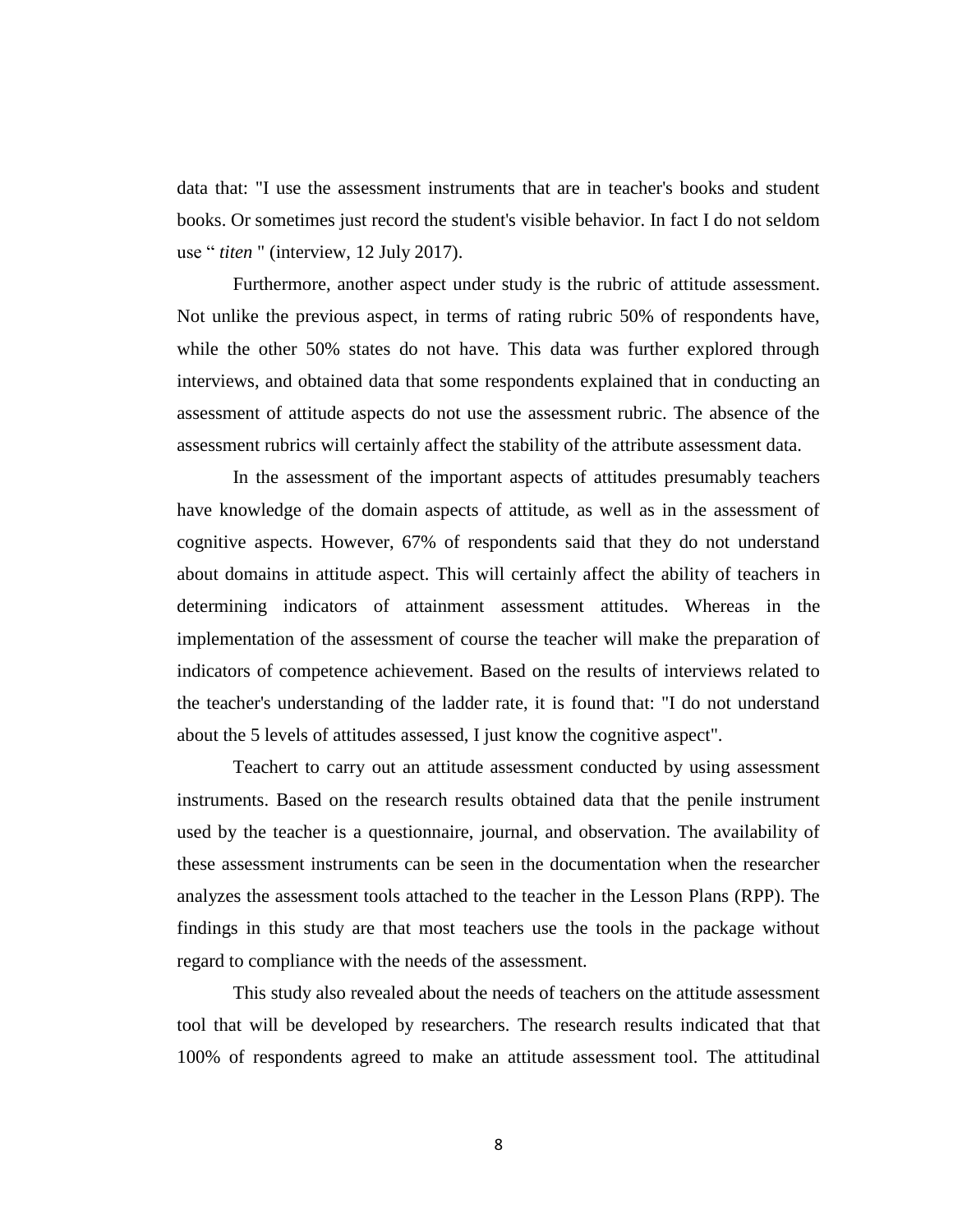assessment tools required by the teacher include an assessment questionnaire among friends, self-assessment, observation guidelines and daily journals. In developing the assessment instrument respondents expect complete start of the grid assessment to the assessment rubric. Based on the research data, the researcher concludes that the attitude apparatus in elementary school is needed by the teacher to facilitate the implementation of attitude assessment so that it will produce valid and accountable data.

#### **E. Discussion**

Based on the results of research conducted the implementation of an attitude assessment is important to do considering the attitude aspect is an important part that must be measured to be able to know the extent of attachment by students. The importance of conducting an assessment of attitude aspects in accordance with the opinion of Saxon, et al (2008: 1) which explains that the affective characteristics of developmental students represent an important component of success. The statement explains the importance of characteristic attitudes to deliver students to success. Further Anderson (1981: 16) explains that the theoretical attitude is important to be judged as components of educational attainment goals. In this case the affective characteristic is related to one's feelings or emotions.

Although the assessment of the attitude aspect is an important thing to do, but the reality in the field that some teachers still do not carry out the appraisal appropriately. Some of these problems are due to the lack of availability of different attitudinal assessment tools with cognitive judgments, where teachers can easily obtain their assessment instruments. This is in line with Muslich (2014, p. 143) that many affective judgments by teachers still do not use judgment rules in accordance with the guidelines in affective judgments, so as to create an affective schema model in accordance with the guidelines for writing affective instruments.

The attitude assessment instruments used by teachers include observation sheets, questionnaires, and daily journals. The diversity of attitude assessment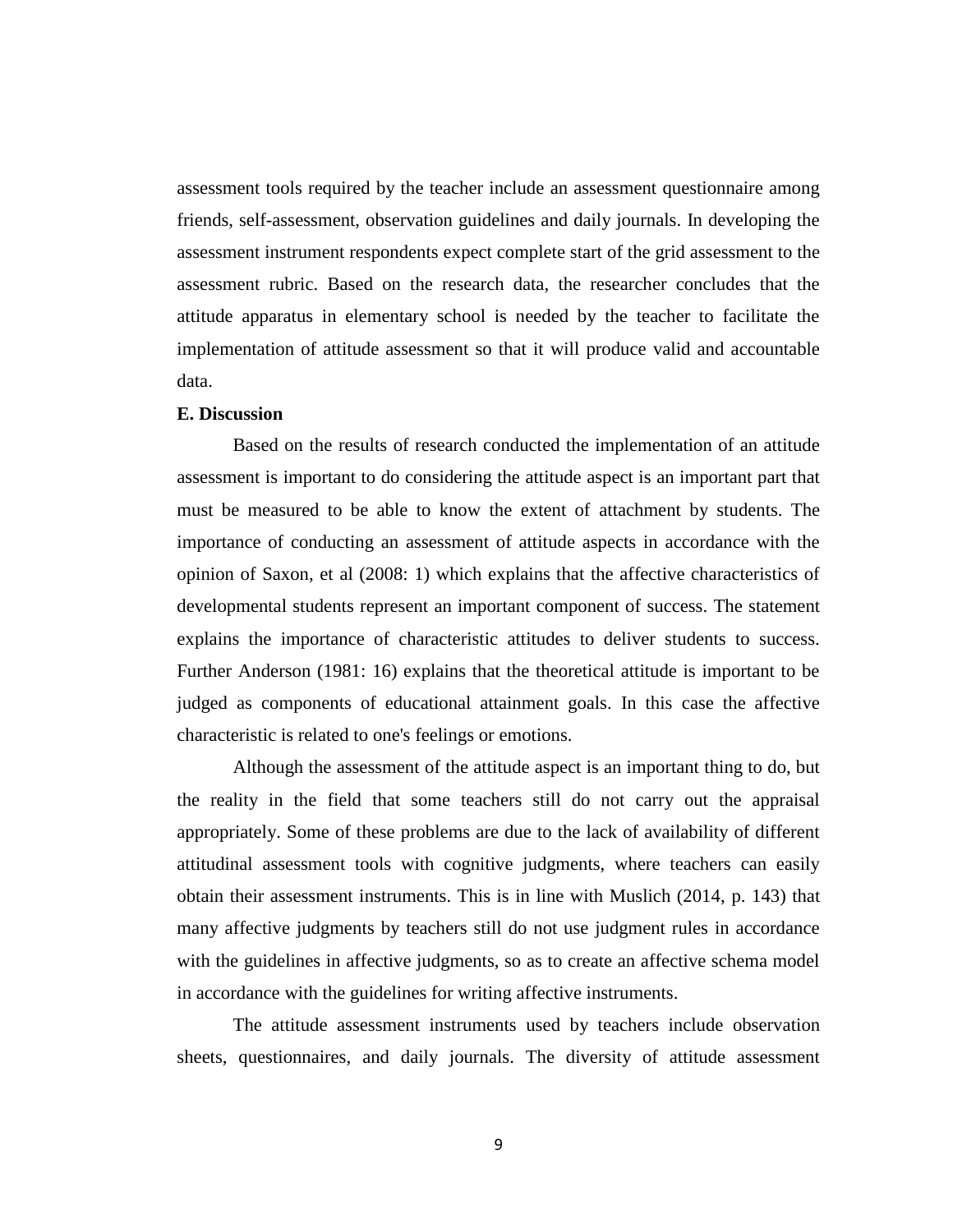instruments used by teachers is in accordance with Darmansyah (2014, p. 10), that the techniques of social and spiritual attitudes assessment that can be used by teachers include 4 models, namely: (1) self-evaluation; (2) teacher observation; (3) Peer assessment; and (4) Daily Journal.

Implementation of the assessment should start from the planning marked by the making of the grid of assessment instruments, the development of the instrument, the preparation of the rubric. After the planning phase is completed, validation of the instrument is developed. Then the instrument is ready for use. After the data is taken in the assessment process, further analysis and follow-up are performed.

Assessment of attitude aspect should be done by taking into account the affective domain that Krathwohl discloses. In theory there are five levels that must be assessed in the attitude assessment that is 1) receiving (attending), (2) responding, (3) valuing, (4) organization, (5) characterization by value or value complex. This is consistent with Smith, Mann and Shephard (2011, p. 110) which explains that some authors use the Krathwohl taxonomy to assess affective learning outcomes.

In addition to the provision of an attitude assessment instrument, the teacher's ability to undertake an affective assessment also needs to be improved. The availability of an excellent assessment instrument will not be meaningful if the teacher's ability to undertake the assessment is not improved. This is similar to the results of research Omare & Iyamu (2006) which explains that the ability of teachers to assess the attitude is still low, so it needs to be improved.

# **F. Conclusions**

In conclusion, the assessment of attitude aspects is an important thing to do, because it will measure the achievement of student attitude competence. Implementation of the assessment is done by using observations, questionnaires, and daily journals. The implementation of an attitude assessment should be structured by teachers in the planning, implementation and follow-up.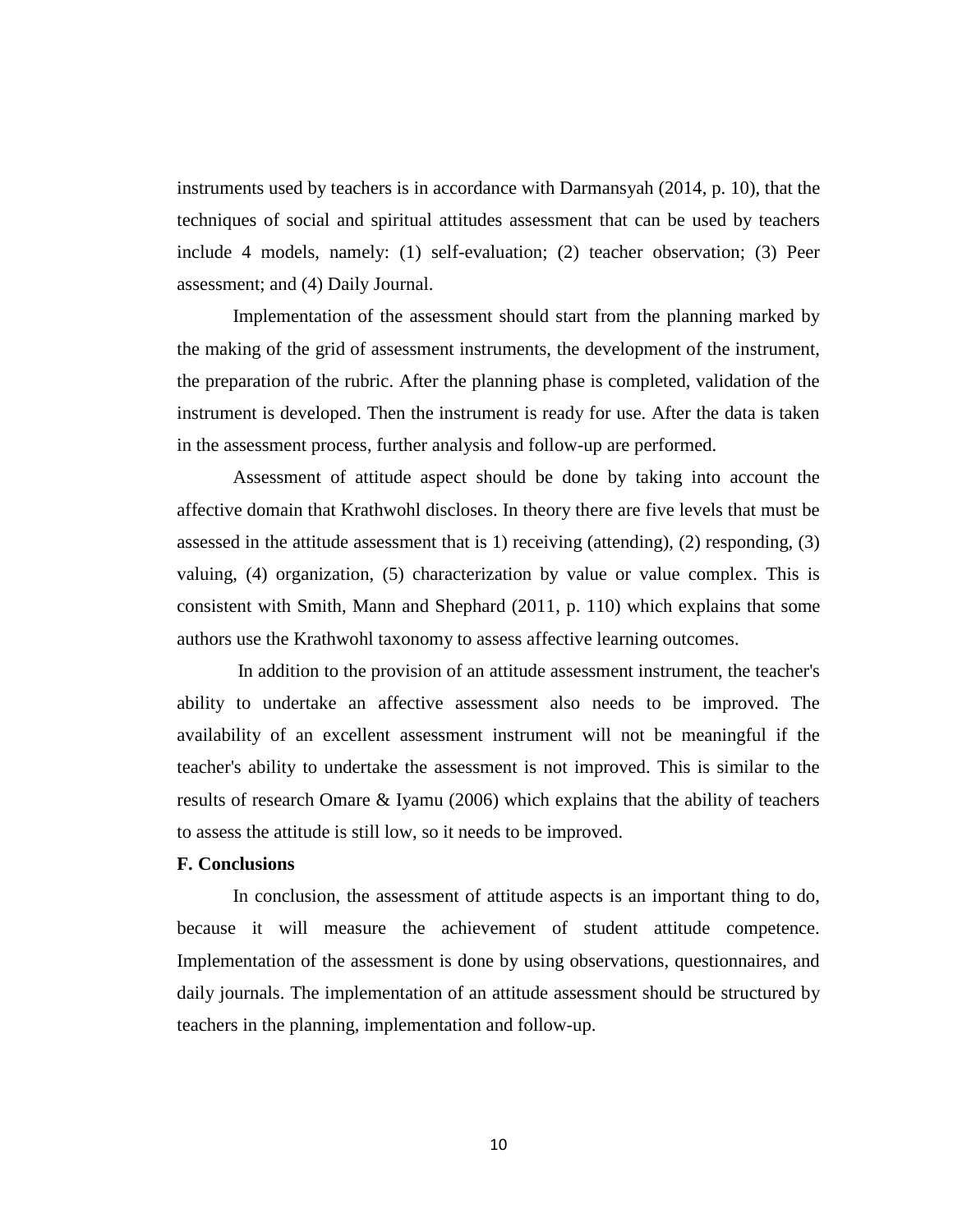### **G. References**

- Anderson, Lorin, W., & Bourke, Sid. F. (1981). *Assessing Affective Characterstics in the School.* London: Allyn and Bacon.
- Borg R Walter., Gall Meredith. (1979). *Educational Research : An Introduction Third Edition, New York : Longeman.*
- Brown, L., Dkk. (2008).Affective Assessment For Developmental Students, Part 2. *Research In Developmental Education*. 22. (2).
- Darmansyah. (2014). Teknik Penilaian Sikap Spritual dan Sosial dalam Pendidikan Karakter di Sekolah Dasar 08 Surau Gadang Nanggalo. *Jurnal Al-Ta'lim.* 21. (1), hlm. 10-17
- Delcout, M.A.B., Cornell, D.G., and Goldberg, M.D. (2007). Cognitive and Affective Learning Outcomes of Gifted Elementary School Students. *Gifted Child Quarterly, 51, (4), pp. 359-381.*
- Diyah Lusiana, dkk. (2013). Instrumen Penilaian Afektif Pendidikan Karakter Bangsa Mata Pelajaran PKn SMK. *Journal of Educational Research and Evaluation* .2. (1). Hlm. 1-6.
- Muhammad Muslich. (2014). Pengembangan Model *Assessment* Afektif Berbasis
- *Self Assessment* dan *Peer Assessment* di SMA Negeri 1 Kebomas. *Jurnal Kebijakan dan Pengembangan Pendidikan*. 2. (2). Hlm. 143-148.
- Omare, O., and Iyamu, O.S.E. (2006). Assesment Of The Affective Evaluation Competencies If Social Studies Teachers In Secondary Schools In Western Nigeria. *College Student Journal. 4. ( 3), p. 505*
- Peraturan Menteri Pendidikan dan Kebudayaan No. 53 Tahun 2015 Tentang Penilaian Hasil Belajar oleh Pendidik Pada Pendidikan Dasar dan Menengah.
- Rita Berry. (2008). *Assessment for Learning.* Hong Kong: Hong Kong University Press.
- Saxon,P.D. (2008). Affective Assessment for Developmental Students, Part 1. *Research In Developmental Education.* 22. (1).